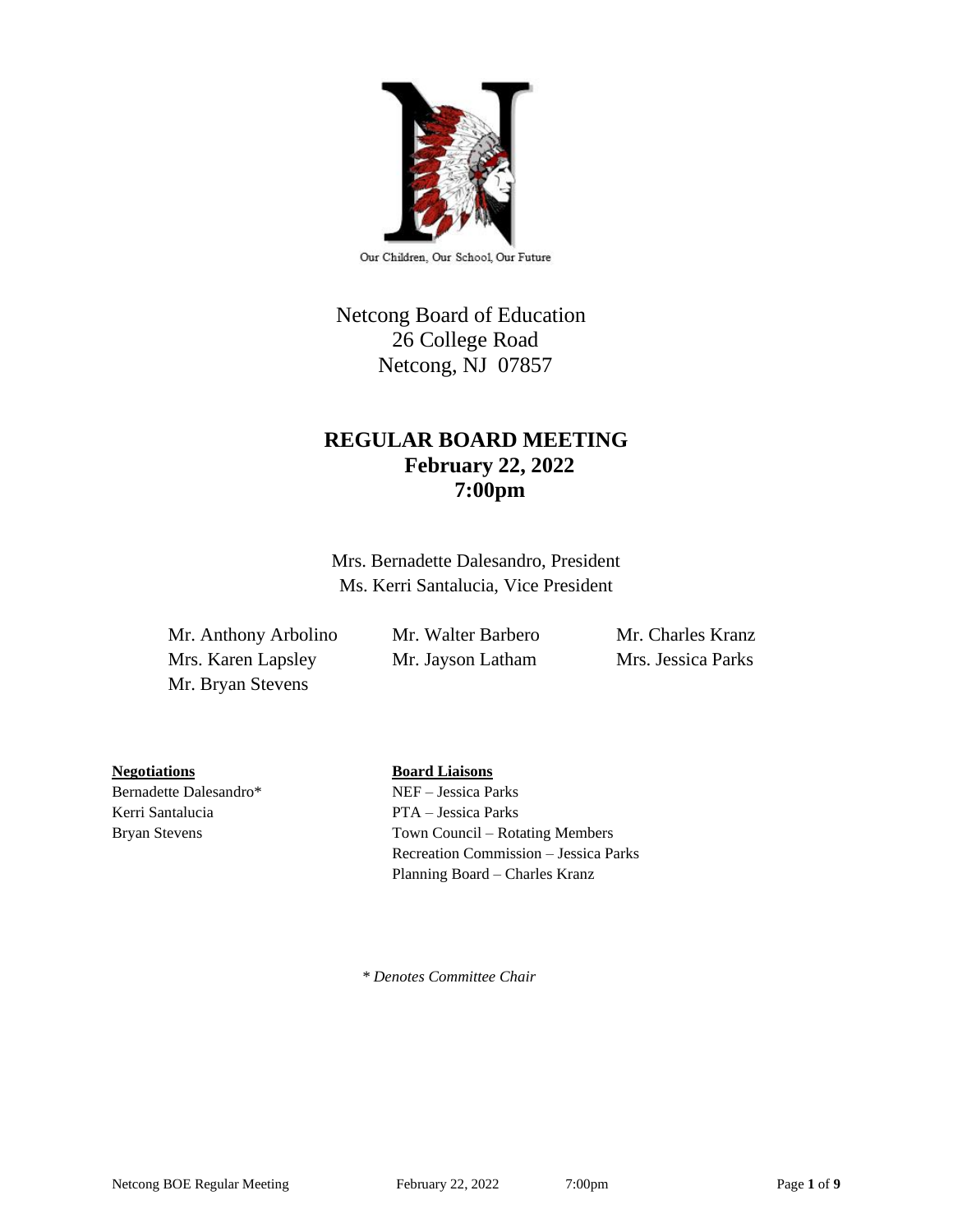### **2021-2022**

# **Netcong Board of Education**

## **Open Public Meeting Proclamation**

The New Jersey Open Public Meeting Law was enacted to ensure the right of the public to have advance notice of and to attend the meetings of public bodies at which any business affecting their interest is discussed or acted upon. In accordance with the provisions of the Act the Board of Education of the Netcong School District in the County of Morris has caused notice of this meeting to be published by having the date, time and place thereof posted. The notice was mailed to the Daily Record and those persons or entities requesting notification and filed with the municipal clerk of the Borough of Netcong.

Due to the public health emergency in the State of New Jersey, the Board will be conducting a virtual meeting. Directions for accessing the virtual public meeting were posted on the District website: netcongschool.org

## **Mission Statement**

Netcong, a tradition to nurture, inspire, empower, and achieve by all, for all.

## **Board Goals**

- 1. Continue Professional Development for board members with emphasis on training requirements and opportunities.
	- a. Budget/Financial Reports
	- b. Policy
- 2. Use the information from the building facilities audit to update the long-range facilities plan and identify facilities expansion and upgrades needed.
	- a. True completion of Music Room upgrades
- 3. To expand community outreach and build community support.

# **District Goals**

- 1. Administer an ever-evolving state-of-the-art technologically secure and supportive learning environment equipped to deliver 21st century opportunities for students, staff and the community.
- 2. Secure funding to upgrade buildings and grounds to meet the growing needs of the preschool and middle school population while maintaining small class sizes, delivering 21<sup>st</sup> century programs/technology, and providing an inspiring, engaging, and welcoming facility.
- 3. Create a 21st century school environment that embraces and supports community-based, arts- integrated, experiential learning opportunities that are culturally responsive to the increasingly diverse Netcong community.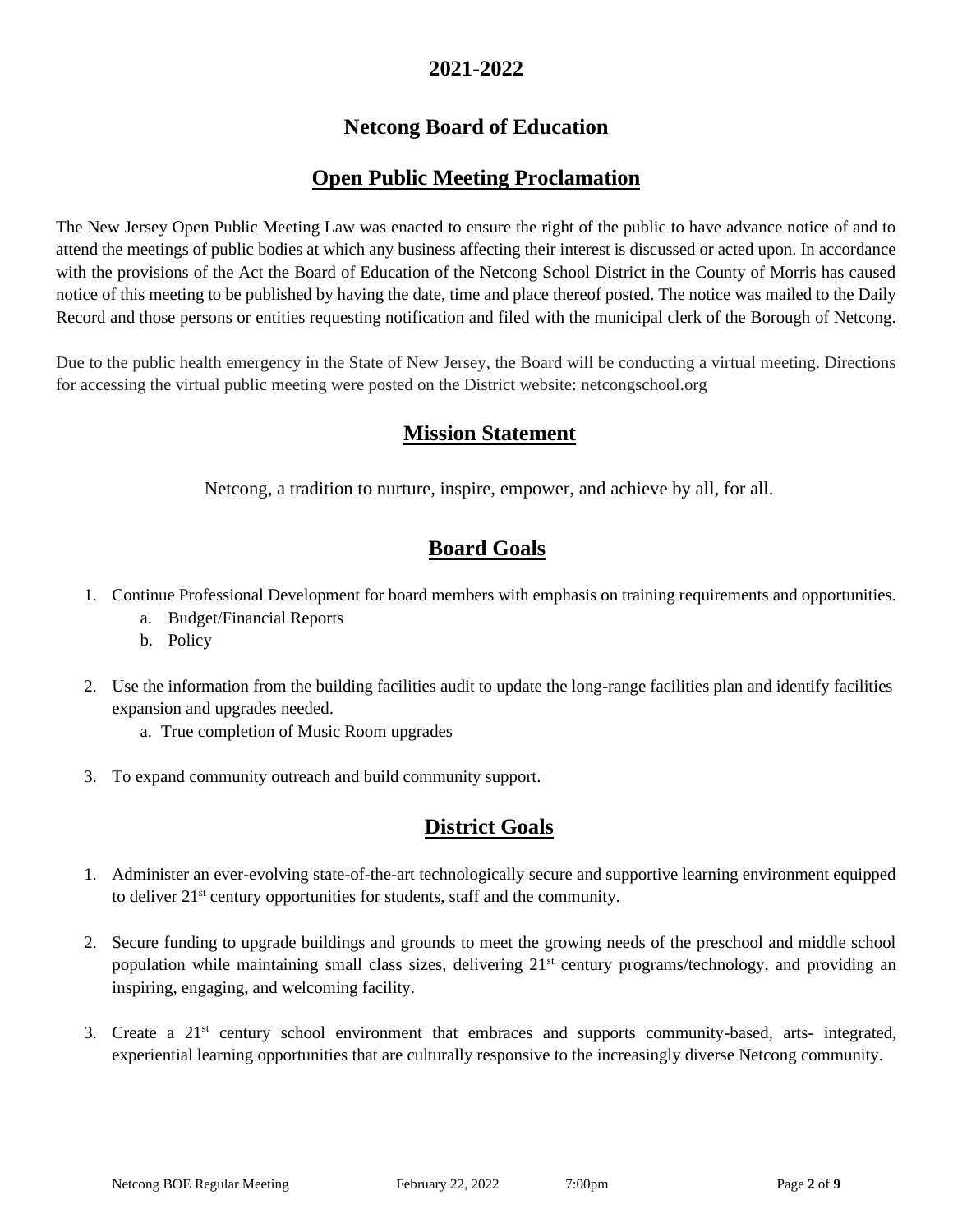- **1. Call to Order**
- **2. Flag Salute**
- **3. Roll Call**

**Roll Call**

| Mr. Arbolino          | Mr. Barbero | Mr. Kranz              |
|-----------------------|-------------|------------------------|
| Mrs. Lapsley $\_\_$   | Mr. Latham  | Mrs. Parks             |
| <b>Ms. Santalucia</b> | Mr. Stevens | <b>Mrs. Dalesandro</b> |

### **4. Approval of Minutes & Correspondence**

**Moved By:** Seconded By:

Be it resolved that the minutes of the following meeting(s) be approved as submitted:

| January 25, 2022 | <b>Virtual Regular Meeting Minutes</b> |
|------------------|----------------------------------------|
| February 8, 2022 | <b>Work Session Meeting Minutes</b>    |
| February 8, 2022 | <b>Executive Session Minutes</b>       |

#### **Roll Call**

| Mr. Arbolino        | Mr. Barbero | Mr. Kranz              |
|---------------------|-------------|------------------------|
| <b>Mrs. Lapsley</b> | Mr. Latham  | Mrs. Parks             |
| Ms. Santalucia      | Mr. Stevens | <b>Mrs. Dalesandro</b> |

#### **5. President's Comments**

#### **6. Superintendent's Comments**

- a. Fire Drill was held on January 25, 2022 at 2:21 pm with a duration of 9 minutes.
- b. Security Drill was held on January 27, 2022 at 1:20 pm with a duration of 13 minutes.
- c. Fire Drill was held on February 2, 2022 at 122:52 pm with a duration of 8 minutes.
- d. Security Drill was held on February 14, 2022 at 1:40 pm with a duration of 11 minutes.
- e. Presentation on Standards based report cards
	- Mark Fiedorczyk, Regional Supervisor of Curriculum and Instruction

### **7. School Business Administrator/Board Secretary's Comments**

### **8. Meeting Open to the Public (Agenda Items Only)**

| Open: Moved By: | <b>Seconded By:</b> | Time: |
|-----------------|---------------------|-------|
|                 |                     |       |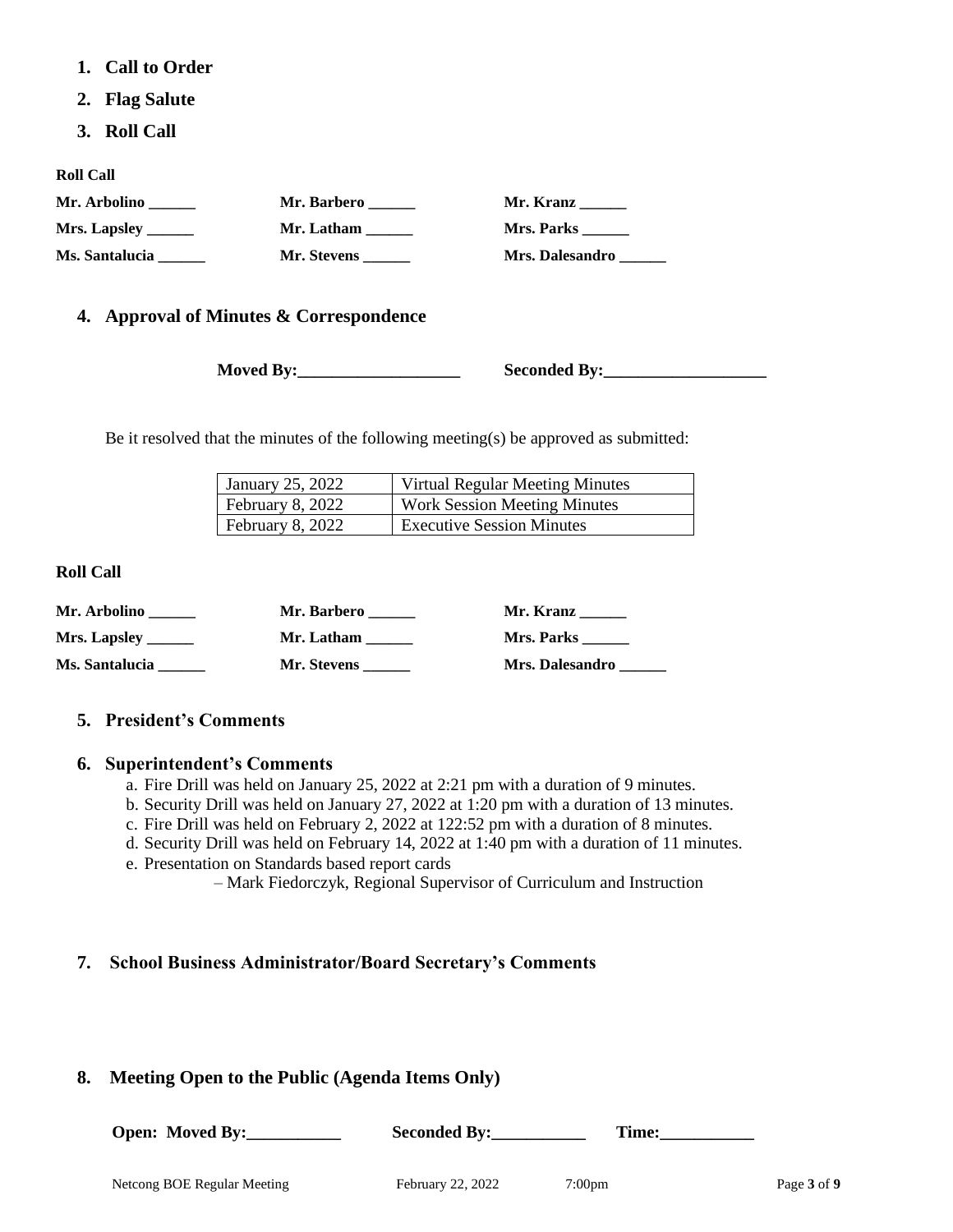*Public is invited to address the Board with any questions, comments or concerns. The Board requests that the individual address the Board, giving name and address, and asks that all remarks be directed to the Chair. The public portion shall be limited to thirty minutes with a five-minute time limit on each participant. The Board wishes to remind all attendees at its meeting that while it subscribed without reservation to the principle of keeping the public completely informed, by policy it cannot allow public discussion of personnel matters. If a matter concerning the staff of the Netcong Public School is of interest or concern, the matter would be referred to the Superintendent or the Board of Education, either by telephone or letter.*

| <b>Closed: Moved By:</b> | <b>Seconded By:</b> | Time: |
|--------------------------|---------------------|-------|
|--------------------------|---------------------|-------|

#### **9. Old Business**

#### **10. Committee Reports**

**A. Governance, Policy and Finance** *Be it resolved that resolution numbers 1–15 be adopted, as presented:*

**Moved By:** Seconded By:

- 1. Be it resolved that the Netcong Board of Education, upon the recommendation of the Superintendent, hereby approves the 2022-2023 district calendar.
- 2. Be it resolved that the Netcong Board of Education, upon the recommendation of the Superintendent, hereby approves the January 28, 2022 payroll in the amount of \$180,494.91
- 3. Be it resolved that the Netcong Board of Education, upon the recommendation of the Superintendent, hereby approves the February 15, 2022 payroll in the amount of \$185,819.67
- 4. Be it resolved that the Netcong Board of Education, upon the recommendation of the Superintendent, hereby approves the bills list from January 26, 2022 through February 22, 2022 in the amount of \$538,197.35
- 5. Be it resolved that the Netcong Board of Education, upon the recommendation of the Superintendent, hereby accepts the following December 31, 2021 Financial Reports. The Board Secretary's monthly certification, as attached, pursuant to N.J.A.C. 6:20-2.12(d) that as of December 31, 2021 no line item account has encumbrances and expenditures, which in total exceed the line item appropriation in violation of N.J.S.A. 18A-22-8 and 18A-22-8.1. Pursuant to N.J.A.C. 6A:23A-16.10 the Netcong Board of Education, after review of the Board Secretary's and Treasurer's monthly financial reports certify that as of December 31, 2021 and upon consultation with the appropriate district officials, to the best of our knowledge, no major account or fund has been over expended in violation of N.J.A.C. 6A:23-2.2 and that sufficient funds are available to meet the district's financial obligations for the remainder of the fiscal year.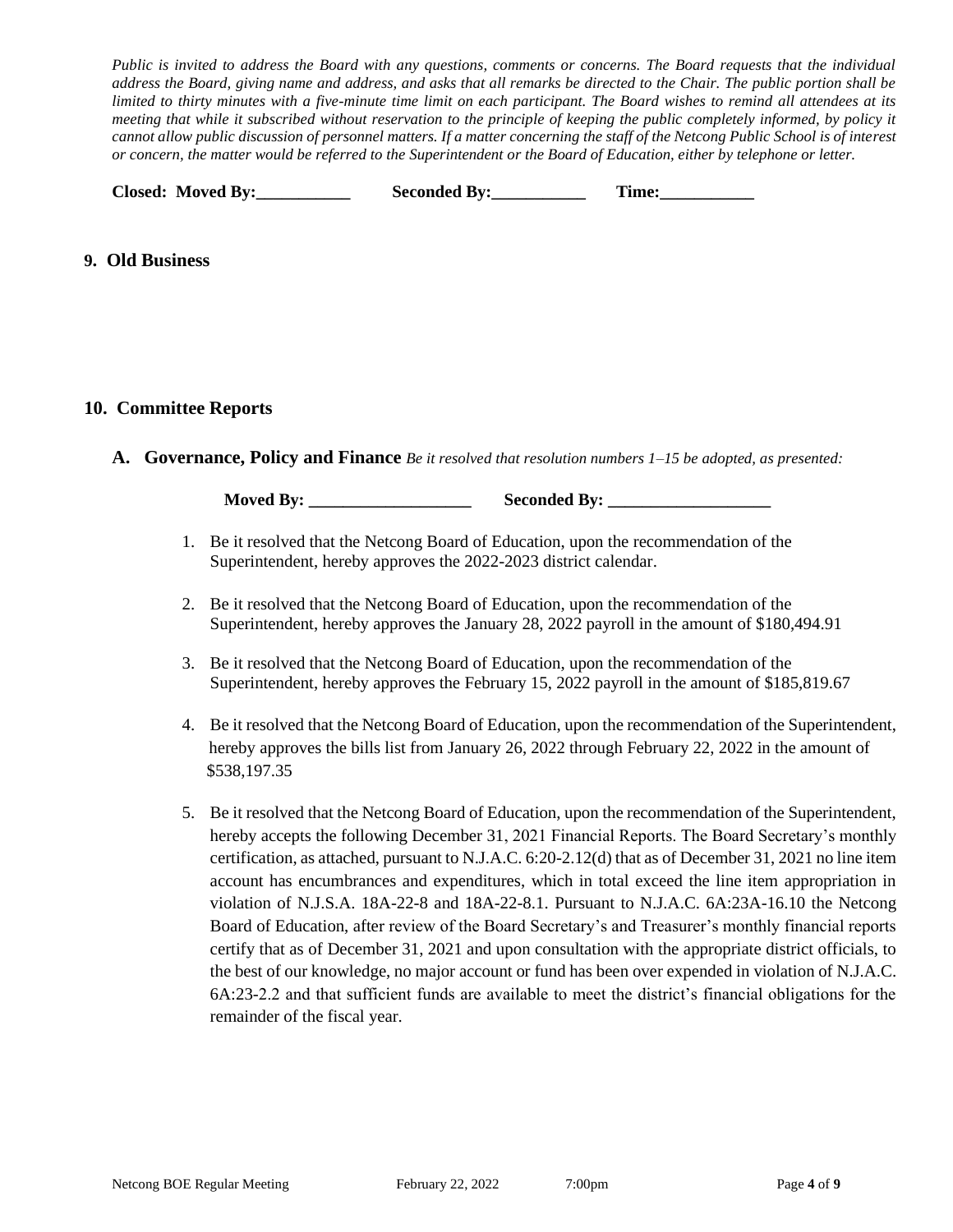- 6. Be it resolved that the Netcong Board of Education, upon the recommendation of the Superintendent, hereby accepts the following January 31, 2022 Financial Reports. The Board Secretary's monthly certification, as attached, pursuant to N.J.A.C. 6:20-2.12(d) that as of January 31, 2022 no line item account has encumbrances and expenditures, which in total exceed the line item appropriation in violation of N.J.S.A. 18A-22-8 and 18A-22-8.1. Pursuant to N.J.A.C. 6A:23A-16.10 the Netcong Board of Education, after review of the Board Secretary's and Treasurer's monthly financial reports certify that as of January 31, 2022 and upon consultation with the appropriate district officials, to the best of our knowledge, no major account or fund has been over expended in violation of N.J.A.C. 6A:23-2.2 and that sufficient funds are available to meet the district's financial obligations for the remainder of the fiscal year.
- 7. Be it resolved that the Netcong Board of Education, upon the recommendation of the Superintendent, hereby approves the Transfers Reports for the month of December 2021.
- 8. Be it resolved that the Netcong Board of Education, upon the recommendation of the Superintendent, hereby approves the Transfers Reports for the month of January 2022.
- 9. Be it resolved that the Netcong Board of Education, upon the recommendation of the Superintendent, hereby approves the FIRST READING of the following Policies and/or Regulations:

| <b>Policy/Regulations</b> | #                   | <b>Title</b>                                                                       | <b>Type</b> |
|---------------------------|---------------------|------------------------------------------------------------------------------------|-------------|
| a. Policy                 | 2560                | Live Animals in School (M)                                                         | Revised     |
| b. Policy                 | 2415.05             | Student Surveys, Analysis and/or<br>Evaluations (M)                                | Revised     |
| c. Policy & Regulation    | 2431.4<br>2431.4(R) | Prevention and Treatment of<br>Sports-Related Concussions and<br>Head Injuries (M) | Revised     |
| d. Policy                 | 2622                | Student Assessment (M)                                                             | Revised     |
| e. Regulation             | 2622(R)             | Student Assessment (M)                                                             | <b>New</b>  |
| f. Policy                 | 3233                | <b>Political Activities</b>                                                        | Revised     |
| g. Policy                 | 5541                | Anti-Hazing (M)                                                                    | <b>New</b>  |
| h. Policy                 | 7540                | Joint Use of Facilities                                                            | Revised     |
| i. Policy & Regulation    | 8465<br>8465 (R)    | Bias Crimes and Bias-Related<br>Acts(M)                                            | Revised     |
| <i>i</i> . Policy         | 9560                | Administration of School<br>Surveys (M)                                            | Revised     |

10. Be it resolved that the Netcong Board of Education, upon the recommendation of the Superintendent, hereby approves the SECOND READING of the following Policies and/or Regulations:

| <b>Policy/Regulations</b> |      | Title                                      | <b>Type</b> |
|---------------------------|------|--------------------------------------------|-------------|
| a. Policy                 | 0155 | Board Committees/Committee of<br>the Whole | Revised     |
| b. Policy                 | 0164 | <b>Conduct of Board Meeting</b>            | Revised     |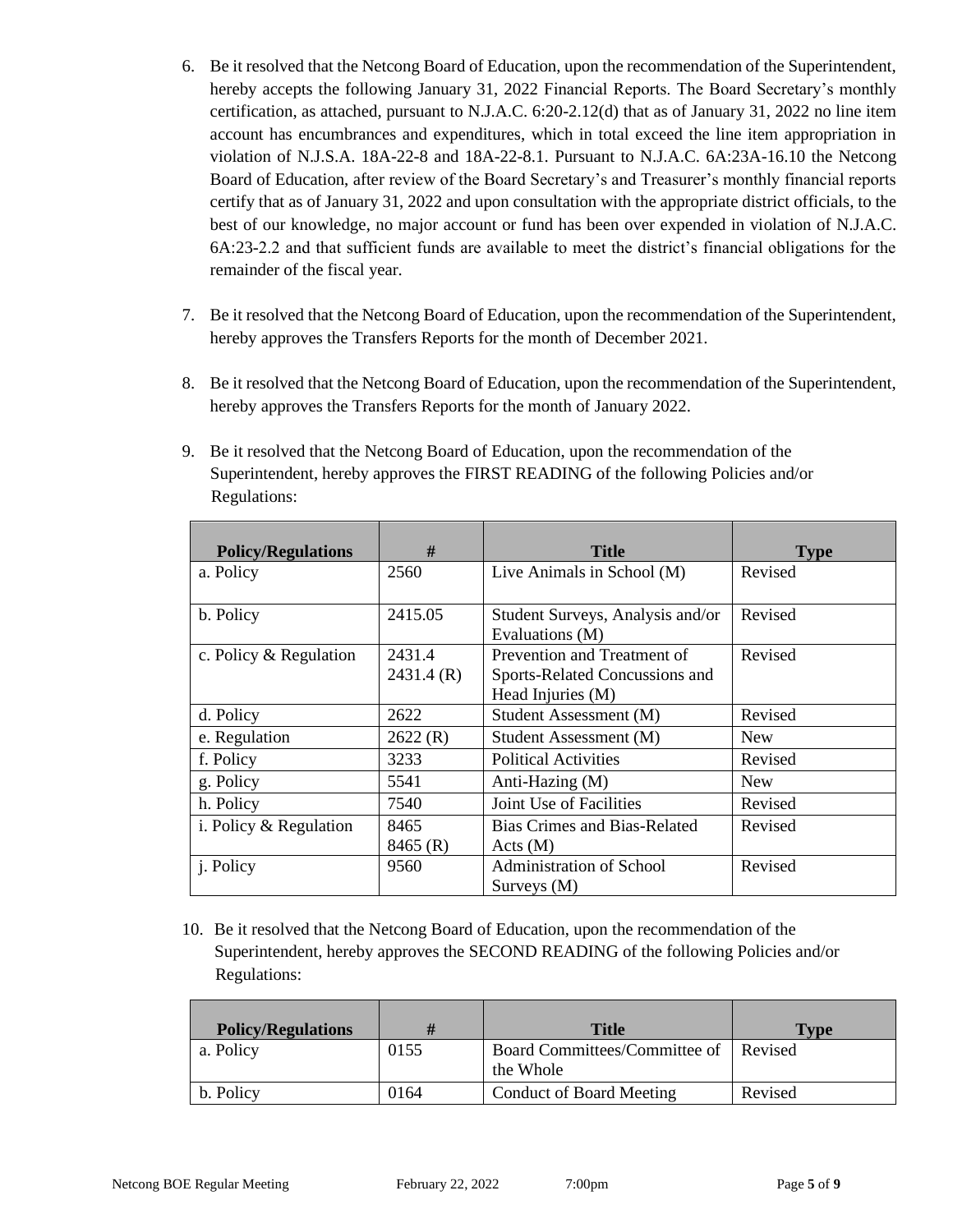11. Be it resolved that the Netcong Board of Education, upon the recommendation of the Superintendent, hereby approves the following fundraisers:

| Class/Club/Team/   | <b>Dates</b>  | <b>Description</b> | <b>Funds Used</b> | <b>Advisor/Teacher</b> |
|--------------------|---------------|--------------------|-------------------|------------------------|
| Group              |               |                    | For               |                        |
| a. Student Council | $2/28/2022 -$ | Penny Wars         | Student           | J. Anastasio           |
|                    | 3/11/2022     |                    | Activities        | T. Newcomer            |
|                    | Revised dates |                    |                   |                        |

- 12. Be it resolved that the Netcong Board of Education, upon the recommendation of the Superintendent, hereby approves additional services for out of district student #33421720, Extra Occupational Therapy in the amount of \$1,147.50 and Extra Speech in the amount of \$920.00 which will be conducted at the Lake Drive School.
- 13. Be it resolved that the Netcong Board of Education, upon the recommendation of the Superintendent, hereby approves the agreement to participate in the New Jersey School Boards Association Cooperative Pricing System: E8801-ACESCPS for technology and energy.
- 14. Be it resolved that the Netcong Board of Education, upon the recommendation of the Superintendent, hereby approves the following work session meeting dates for the 2022 calendar year.

 March 8 April 19 May 17 June 14 July 12 August 16 September 20 October 11 November 8 December 6

15. Be it resolved that the Netcong Board of Education, upon the recommendation of the Superintendent, hereby approves the following resolution rejecting all bids for the Music Room Renovation Project and authorize the Business Administrator to rebid.

WHEREAS, the Netcong Board of Education ("Board") publicly advertised for the receipt of bids for the Music Room Renovation Project; and

WHEREAS, the Board received bid responses, which were publicly open and read on February 16, 2022; and

WHEREAS, the bid responses substantially exceed the cost estimate for the music room renovation project and also substantially exceed the Board's appropriation for the music room renovation project; and

WHEREAS, pursuant to N.J.S.A. 18A:18A-22(a) and (b), respectively, the Board may reject all bids where the lowest bid substantially exceeds the cost estimates for the goods or services and substantially exceeds the Board's appropriation for the goods or services; and

THEREFORE BE IT RESOLVED, that the Board hereby rejects all bids pursuant to N.J.S.A. 18A:18A-22(a) and (b) and further authorizes the business administrator to rebid for the music room renovation project.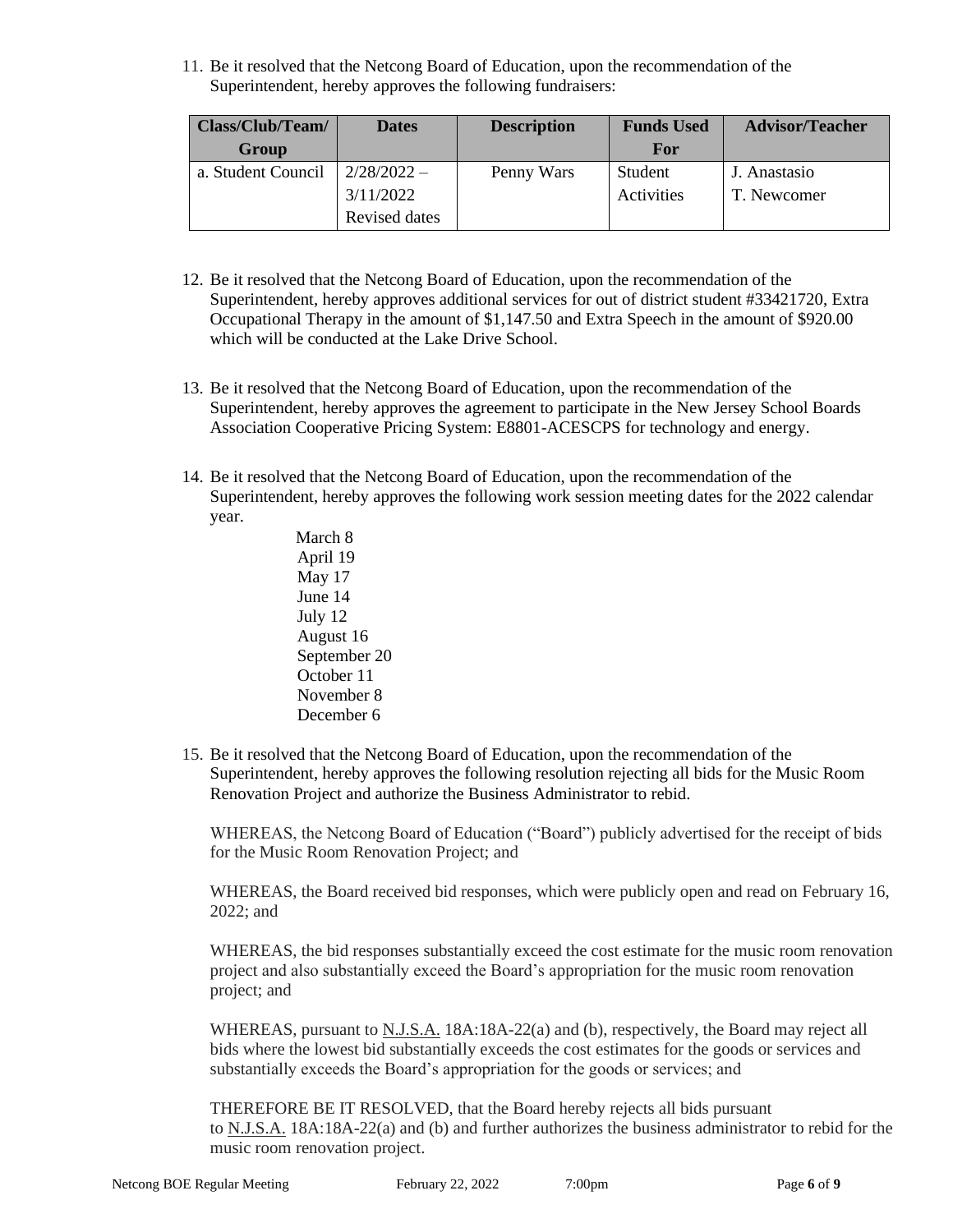| <b>Roll Call</b> |             |                   |
|------------------|-------------|-------------------|
| Mr. Arbolino     | Mr. Barbero | Mr. Kranz         |
| Mrs. Lapsley     | Mr. Latham  | <b>Mrs. Parks</b> |
| Ms. Santalucia   | Mr. Stevens | Mrs. Dalesandro   |

**B. Curriculum/Instruction** *Be it resolved that resolution numbers 1-2 be adopted, as presented:*

**Moved By:\_\_\_\_\_\_\_\_\_\_\_\_\_\_\_\_\_\_\_ Seconded By:\_\_\_\_\_\_\_\_\_\_\_\_\_\_\_\_\_\_\_**

1. Be it resolved that the Netcong Board of Education, upon the recommendation of the Superintendent, hereby approves the following Professional Development:

| Date               | <b>Name</b>                 | <b>Workshop/Conference</b>                                                                                 | <b>Location</b>      | Cost                                                                      |
|--------------------|-----------------------------|------------------------------------------------------------------------------------------------------------|----------------------|---------------------------------------------------------------------------|
| a. $3/23/22$       | Jennie Rider                | RTI: Best Intervention<br>Strategies and Resources to<br><b>Support Your Struggling</b><br>Readers         | Virtual              | Workshop - \$279<br>Mileage $- N/A$<br>Funds from Title IIA               |
| b. 6/29/22         | Mark Fiedorczyk             | Regional IRR/Recertification<br>Training Session; Stronge and<br>Associates Educational<br>Consulting, LLC | Virtual              | Workshop $-$ \$195<br>Mileage $-N/A$                                      |
| c. $7/20/22$       | Kurt Ceresnak<br>Kate Walsh | Regional IRR/Recertification<br>Training Session; Stronge and<br>Associates Educational<br>Consulting, LLC | Virtual              | Workshop $-2 \otimes $195$ ea.<br><b>TOTAL - \$390</b><br>Mileage $- N/A$ |
| d. Self-paced      | Erika Brown                 | Claim, Evidence Reasoning in<br>the Science Classroom                                                      | Virtual              | Workshop $-$ \$40.00<br>Mileage $- N/A$<br>Funds from Title IIA           |
| $e.3/7 - 3/10/22$  | Kristen Krasnick            | Creative Curriculum for<br>Preschool - Session 2                                                           | Virtual              | Workshop - \$0.00<br>Mileage - N/A                                        |
| f. $6/7 - 6/10/22$ | Paul Stabile                | New Jersey Assoc. of School<br><b>Business Officials Annual</b><br>Conference                              | Atlantic City,<br>NJ | Workshop, Hotel, Mileage, Tolls<br>MI&E - \$905.00                        |

2. Be it resolved that the Netcong Board of Education, upon the recommendation of the Superintendent, hereby approves the following Field Trips for the 2021-2022 school year:

| <b>Date</b>      | Name of               | <b>Location</b>  | <b>Grade</b> | <b>Chaperone</b> | Cost                         |
|------------------|-----------------------|------------------|--------------|------------------|------------------------------|
|                  | <b>Field Trip</b>     |                  |              |                  |                              |
| $a.2/24/22 \&$   | Early Act Club        | Netcong Food     | 5 & 6        | A. Evans         | \$0.00                       |
| 3/24/22          | Trip                  | Pantry           |              |                  | Walk                         |
| $h.3/17-3/18/22$ | Morris Museum         | Morris Museum    | $6 - 8$      | J. Burkat        | \$60 per student/Total \$840 |
| *date change     | with Art $\&$         |                  | 14 students  | C. Dougherty     | paid using Title IA funds    |
|                  | <b>Music Students</b> |                  |              |                  | Acct 20-231-100-800          |
|                  |                       |                  |              |                  | Transportation/TBD using     |
|                  |                       |                  |              |                  | Acct 20-231-200-500          |
| c.3/16/22        | Chris Herren -        | Lenape Valley HS | 8            | J. Anastasio     | No cost                      |
|                  | The First Day         |                  |              | T. Newcomer      | Transportation provided by   |
|                  |                       |                  |              |                  | <b>LVHS</b>                  |
| d. $4/13/22$     | Scavenger Hunt        | Netcong Elem     | G & T        | C. Dougherty     | \$180                        |
|                  | with the NJ           | School           | 15 students  |                  | Funds from Title I           |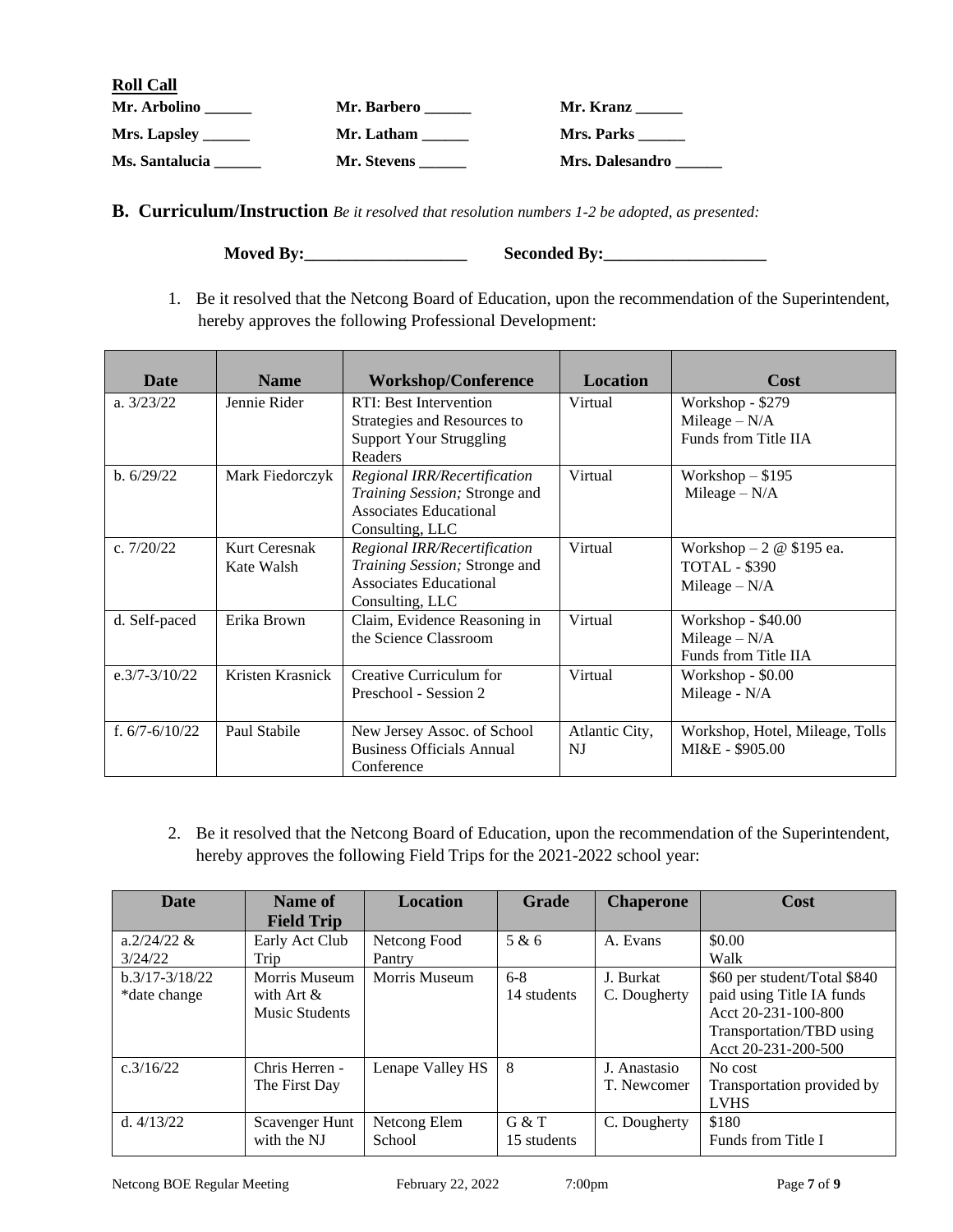| onsortium of<br>.            |  |  |
|------------------------------|--|--|
| $\Im\&^\mathsf{T}$<br>udents |  |  |

#### **Roll Call**

| Mr. Arbolino         | Mr. Barbero | Mr. Kranz              |
|----------------------|-------------|------------------------|
| Mrs. Lapsley _______ | Mr. Latham  | <b>Mrs. Parks</b>      |
| Ms. Santalucia       | Mr. Stevens | <b>Mrs. Dalesandro</b> |

- **C. Personnel** *Be it resolved that resolution number 1 be adopted, as presented:*
	- 1. Be it resolved that the Netcong Board of Education, upon the recommendation of the Superintendent, hereby approves the second bi-annual submission of the 2021-2022 Paraprofessional Staff Statement of Assurance.

|                       | Moved By: $\frac{1}{2}$ Moved By: |                        |
|-----------------------|-----------------------------------|------------------------|
|                       |                                   |                        |
| <b>Roll Call</b>      |                                   |                        |
| Mr. Arbolino          | Mr. Barbero                       | Mr. Kranz              |
|                       | Mr. Latham                        | <b>Mrs. Parks</b>      |
| <b>Ms. Santalucia</b> | <b>Mr. Stevens</b>                | <b>Mrs. Dalesandro</b> |

#### **D. Facilities and Operations**

**Moved By:\_\_\_\_\_\_\_\_\_\_\_\_\_\_\_\_\_\_\_ Seconded By:\_\_\_\_\_\_\_\_\_\_\_\_\_\_\_\_\_\_\_ Roll Call Mr. Arbolino \_\_\_\_\_\_ Mr. Barbero \_\_\_\_\_\_ Mr. Kranz \_\_\_\_\_\_ Mrs. Lapsley \_\_\_\_\_\_ Mr. Latham \_\_\_\_\_\_ Mrs. Parks \_\_\_\_\_\_ Ms. Santalucia \_\_\_\_\_\_ Mr. Stevens \_\_\_\_\_\_ Mrs. Dalesandro \_\_\_\_\_\_**

#### **11. Liaison Reports**

- a. Netcong Educational Foundation J. Parks
- b. Netcong PTA J. Parks
- c. Town Council B. Dalesandro
- d. Recreation Commission J. Parks
- e. Planning Board C. Kranz

#### **12. Miscellaneous**